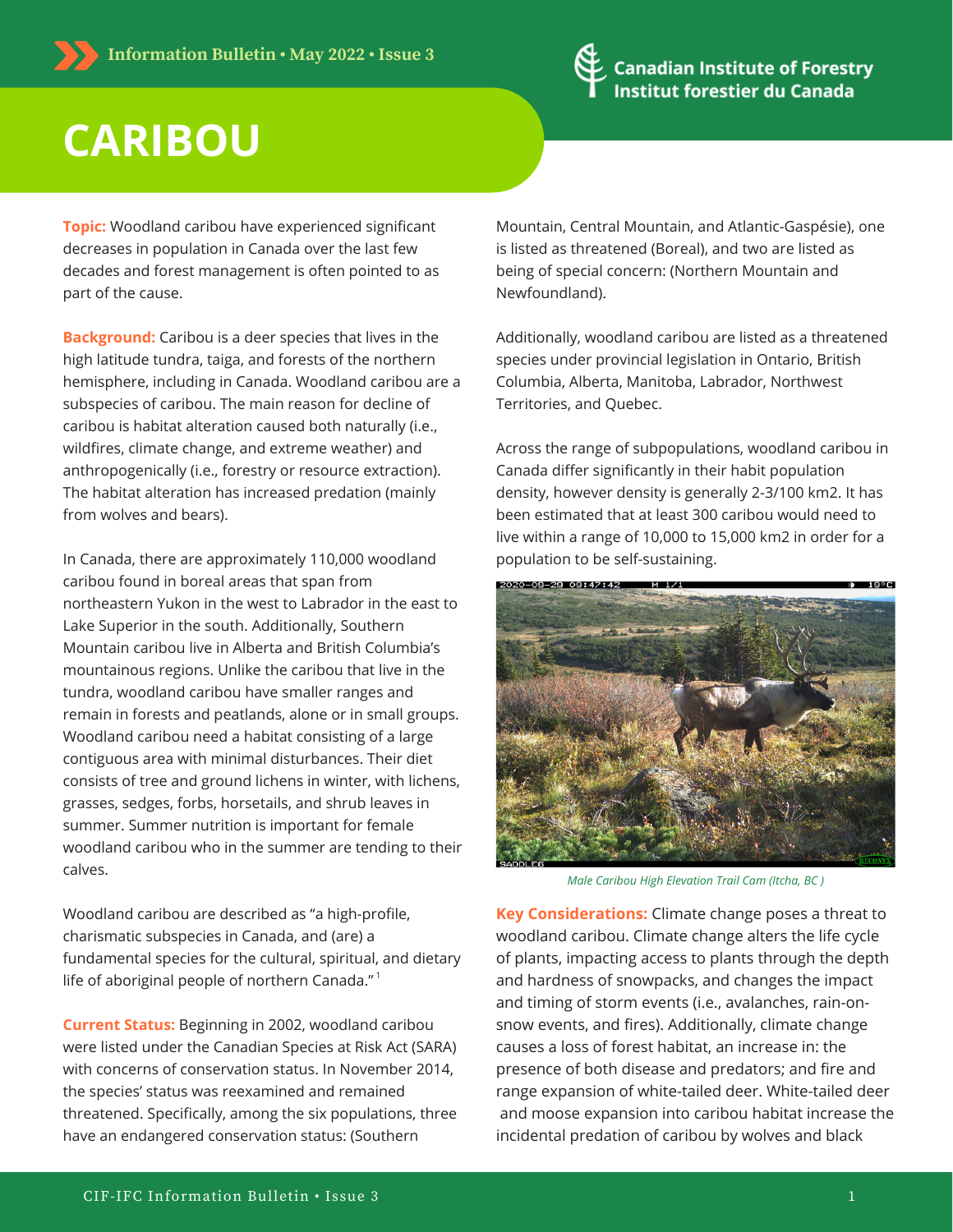bears. The presence of predators reduces caribou populations.

In order to ensure the long-term viability of woodland caribou, steps must be taken to ensure the species is selfsustaining. As defined by [Environment](https://publications.gc.ca/collections/collection_2013/ec/En3-4-149-2012-eng.pdf) Canada, a local population is self-sustaining when: 1.) It has more births than deaths; 2.) It is large enough to resist natural catastrophes and human pressures (i.e., industrial development hunting, etc.); 3.) It doesn't need active intervention from humans (i.e., killing predators); and, 4.) It can persist over the long term (over a number of decades). 2



*Klawli wildlife habitat area*

Critical habitat is the habitat required to ensure the recovery goal of self-sustaining local woodland caribou populations. In particular, large areas old coniferous forests, lichens, peat lands, that are free of linear disturbances. A critical habitat for woodland caribou includes calving sites, wintering areas, rutting or travel corridors.

Critical habitat for the species requires 65% of the area to be undisturbed. 3

According to Environment and Climate Change Canada, an undisturbed habitat does not show any: "i) anthropogenic disturbance visible on Landsat at a scale of 1:50,000, including habitat within a 500 m. buffer of the anthropogenic disturbance and/or ii) fire disturbance in the last 40 years, as identified in data from each provincial and territorial jurisdiction."<sup>4</sup>

**Options:** Together, governments at both a federal and provincial/territorial level, wildlife management boards, Indigenous people, and non-government organizations have taken steps to both manage and protect woodland caribou and their habitat. Five years after the release of the 2012 Recovery Strategy, Environment and Climate

Change Canada published a 5-year progress report detailing the advances made in implementing the strategy. As stated directly in the 2020 Recovery Strategy these advances include: 5

- Identification and delineation of boreal (woodland) caribou ranges and habitats within ranges
- Assessment of the population size and/or trend and/or distribution of local populations of boreal (woodland) caribou across Canada
- Development and implementation of operating guidelines for industrial development within boreal (woodland) caribou ranges
- Consideration of boreal (woodland) caribou habitat requirements when planning and implementing
- Land-use planning to identify areas within boreal (woodland) caribou ranges where boreal (woodland) caribou conservation is prioritized
- Development of cooperative stewardship agreements and activities to support the engagement of Indigenous organizations and stakeholders in the monitoring, management, and conservation of boreal (woodland) caribou.

This requires that governments, wildlife management boards, Indigenous peoples, local communities, landowners, and industry work together on these tasks.

As outlined in the 2020 Recovery Strategy, further steps to be taken include:

- Landscape Level Planning: These should focus on the impact of natural disturbances as well as the impacts of development both inside and between woodland caribou ranges.
- Habitat Management: Protecting key areas for woodland caribou via habitat management involves legislated protected areas, no development zones, mixed use zones, and conservation agreements. Additionally, roads, pipelines, cut-lines, cleared areas can be restored. In addition, efforts must be made to promote stewardship of woodland caribou habitats amongst industry, interest groups, Indigenous communities, and organizations.
- Mortality and Population Management: Due to the impact of humans on woodland caribou habitats, predators such as wolves and bears are increasingly moving into these spaces and preying on woodland caribou. Predator management or penning of small herds may be needed to sustain some very threatened populations.